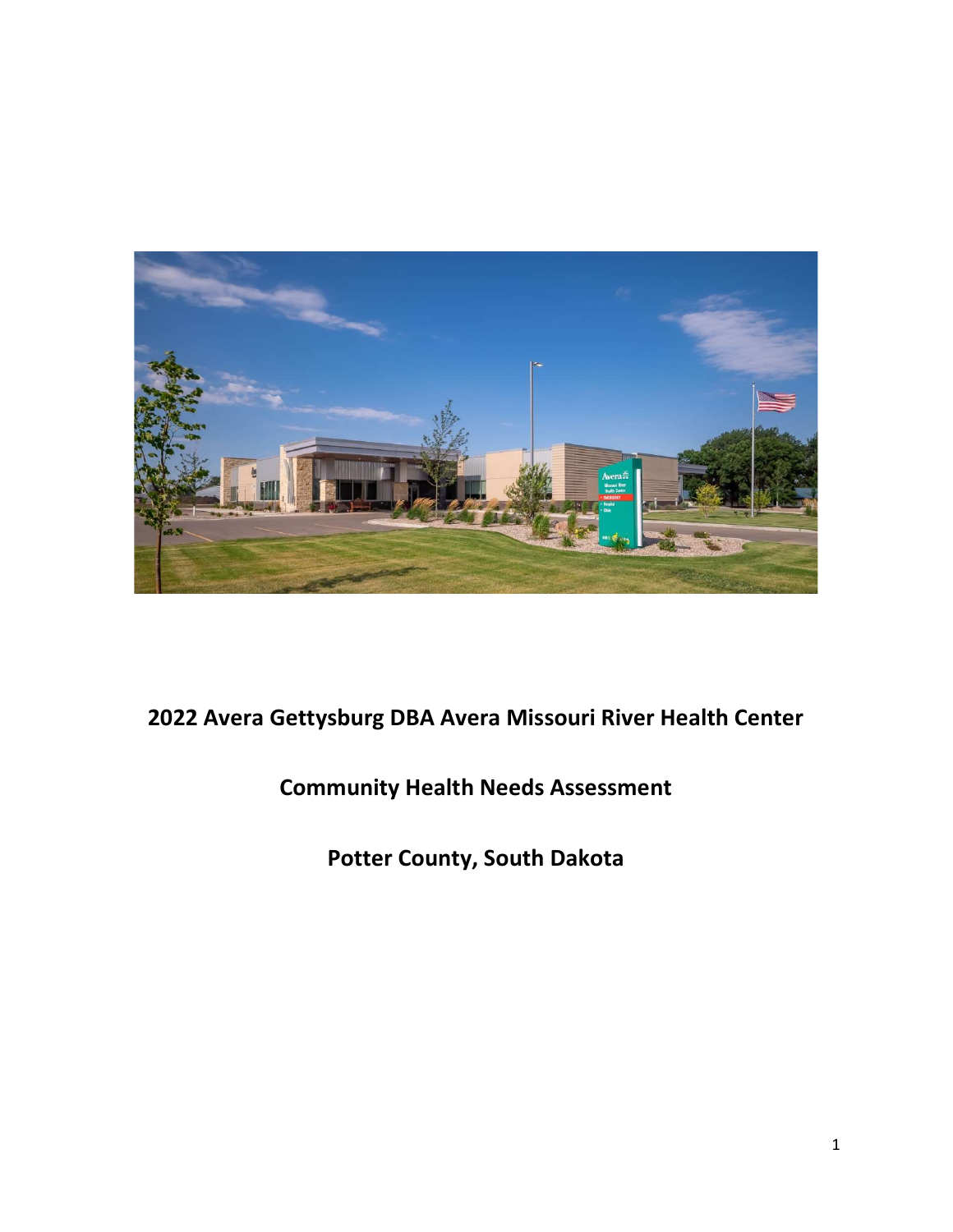## Executive Summary

Description of Hospital Gettysburg Memorial Hospital was founded in 1952, when community leaders came together to create a vision for the delivery of health care services in central Potter County. The kind gift of \$22,000 from Nicholas Leonardy has long been recognized as the catalyst to move the facility forward. Gettysburg Memorial Hospital was dedicated upon opening, "To those who have died in our wars".

In December 2020, operations began in the new 7-bed critical access hospital and clinic, made possible by many generous gifts from the community. Of the 12 million dollar project, over 3 million was funded by the local community members. The new healthcare center, now doing business as (dba) Avera Missouri River Health Center (AMRHC), includes both the hospital and clinic. The clinic includes six exam rooms and two procedure rooms, with access to new telemedicine services. Visiting providers offering obstetrical and surgical specialties continued with the opening of the new facility. Since August 2021, pain management and podiatry services have also been added to the list of visiting providers. The hospital offers seven beds, including two private and two semi-private rooms along with one isolation room. The emergency department consists of one trauma room, one treatment room, both with access to Avel eEmergency Care services, and one high level procedure room used for outpatient and specialty services. There is direct access to a new ambulance garage and decontamination room, as well as a helipad, which was completed in spring 2021. Also included are state-of-the-art lab and imaging departments with new equipment and capabilities to perform more tests in-house. The facility also includes a new therapy gym for physical and occupational therapies and doubles as a wellness center for staff after hours, with the goal to open for community use as soon as safe to do so in regard to COVID-19. A meditation room is also available to patients, family and friends for prayer and reflection.

On January 1, 2013, Avera Gettysburg Hospital became part of the Avera Health system, founded by the Presentation and Benedictine Sisters. Avera Gettysburg includes: Avera Missouri River Health Center (7 beds), Avera Oahe Manor, and Avera Oahe Villa Independent Living.

Avera Health is the leading health system in the region, at more than 300 locations in about 100 communities. Avera's unique partnership model makes possible a wide range of medical services through the expertise of specialists, sophisticated technology and cutting edge research to meet the health care needs of local communities and providers. Management and other support services are provided through the Avera Central Office in Sioux Falls, S.D. and its six regional centers: Avera St. Luke's Hospital in Aberdeen, SD; Avera Queen of Peace Hospital in Mitchell, SD; Avera St. Mary's Hospital in Pierre, SD; Avera McKennan Hospital & University Health Center in Sioux Falls, SD; Avera Sacred Heart Hospital in Yankton, SD; and Avera Marshall Regional Medical Center in Marshall, MN.

Avera Gettysburg adheres to Avera's mission: Avera is a health ministry rooted in the Gospel. Our mission is to make a positive impact in the lives and health of persons and communities by providing quality services guided by Christian values. The core values of compassion, hospitality, and stewardship guide Avera employees in their daily work.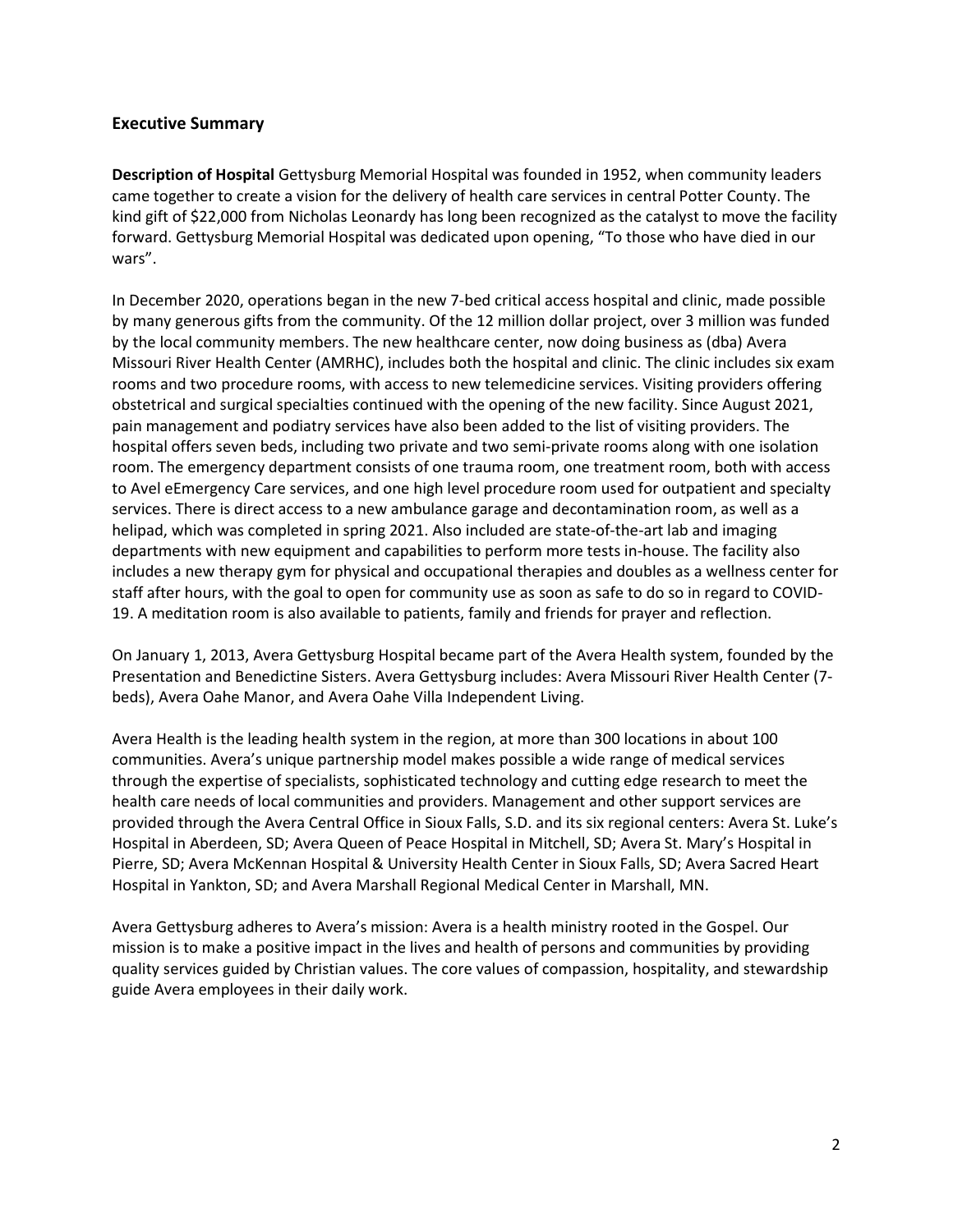# I. Community Served by the Hospital

Avera Gettysburg dba AMRHC defines its primary service area as Potter County, which includes Gettysburg, Tolstoy, and Lebanon communities, with 90 percent of its admissions consistently coming from Potter County. Hoven, Tolstoy and Lebanon are the other three main communities, outside of the largest community, Gettysburg, within the county, that are located in the hospital's service area. The overall population for Potter County has been declining over the past two decades; however there has been some limited growth along the Missouri River. The hospital has taken into consideration all members of Potter County regardless of socio-economic status. According to the 2019 population estimates from the U.S. Census Bureau, Potter County is home to 2,253 residents. Gettysburg has the only hospital and nursing home facility in Potter County.

| MININII NY MAL |                      |
|----------------|----------------------|
|                | <b>Potter County</b> |
| Under 5        | 157; 6.78%           |
| $6 - 18$       | 342; 14.8%           |
| 18-44          | 532; 23%             |
| 45-64          | 601; 26%             |
| 65-74          | 321; 13.9%           |
| $75+$          | 300; 13%             |
|                | Total $-2,253$       |
| Median Age     | 49.2                 |

#### Population by Age

United States Census Bureau – 2019 American Community Survey 5-Year Estimates

## Population by Race

| <b>Total population</b>           | 2,253 |
|-----------------------------------|-------|
| White                             | 2,118 |
| <b>Black or African American</b>  | 14    |
| American Indian and Alaska Native | 59    |
| Asian                             | 18    |
| Some other race                   | 44    |

United States Census Bureau – 2019 American Community Survey 5-Year Estimates

#### Total Number of Uninsured

| <b>Potter County</b> | U.S. | South Dakota |
|----------------------|------|--------------|
| 10%                  | 6%   | 11%          |

County Health Rankings 2021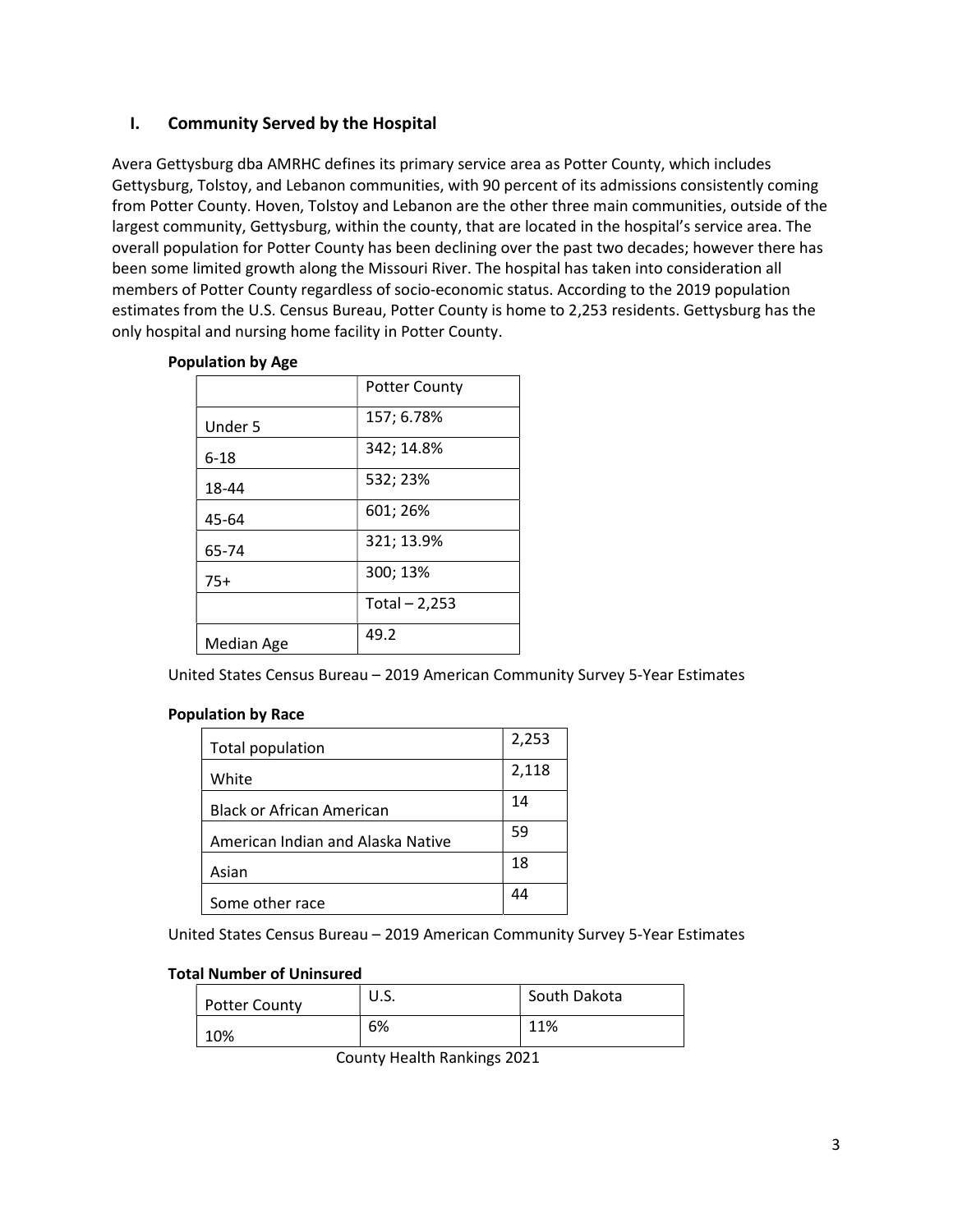#### Median Household Income

| <b>Potter County</b> | U.S.     | South Dakota |
|----------------------|----------|--------------|
| \$57,120             | \$67,521 | \$59,896     |
|                      | ----     |              |

Census.gov 2020

#### Unemployment

| <b>Potter County</b> | U.S. | South Dakota |
|----------------------|------|--------------|
| 3.2%                 | 2.6% | 3.3%         |

County Health Rankings 2021

## Children in Poverty

| <b>Potter County</b> | U.S. | South Dakota |
|----------------------|------|--------------|
| 15%                  | 10%  | 15%          |
|                      |      |              |

County Health Rankings 2021

## High School Completion

| <b>Potter County</b> | U.S. | South Dakota |
|----------------------|------|--------------|
| 93%                  | 94%  | 92%          |

County Health Rankings 2021

The local economy is heavily dependent on agriculture, tourism, and basic services.

## II. Community Health Needs Assessment Process

During 2020 and 2021, a Community Health Needs Assessment (CHNA) was conducted by Avera Gettysburg for the approximately 2,253 people of Potter County. The hospital collected both primary and secondary data throughout the assessment process.

Primary data included a community focus group and survey, and secondary data included below:

#### Physical Inactivity

| <b>Potter County</b> | U.S. | South Dakota |
|----------------------|------|--------------|
| 31%                  | 26%  | 32%          |

County Health Rankings 2021

#### Access to Exercise Opportunities

| <b>Potter County</b> | U.S. | South Dakota |
|----------------------|------|--------------|
| 58%                  | 91%  | 74%          |

County Health Rankings 2021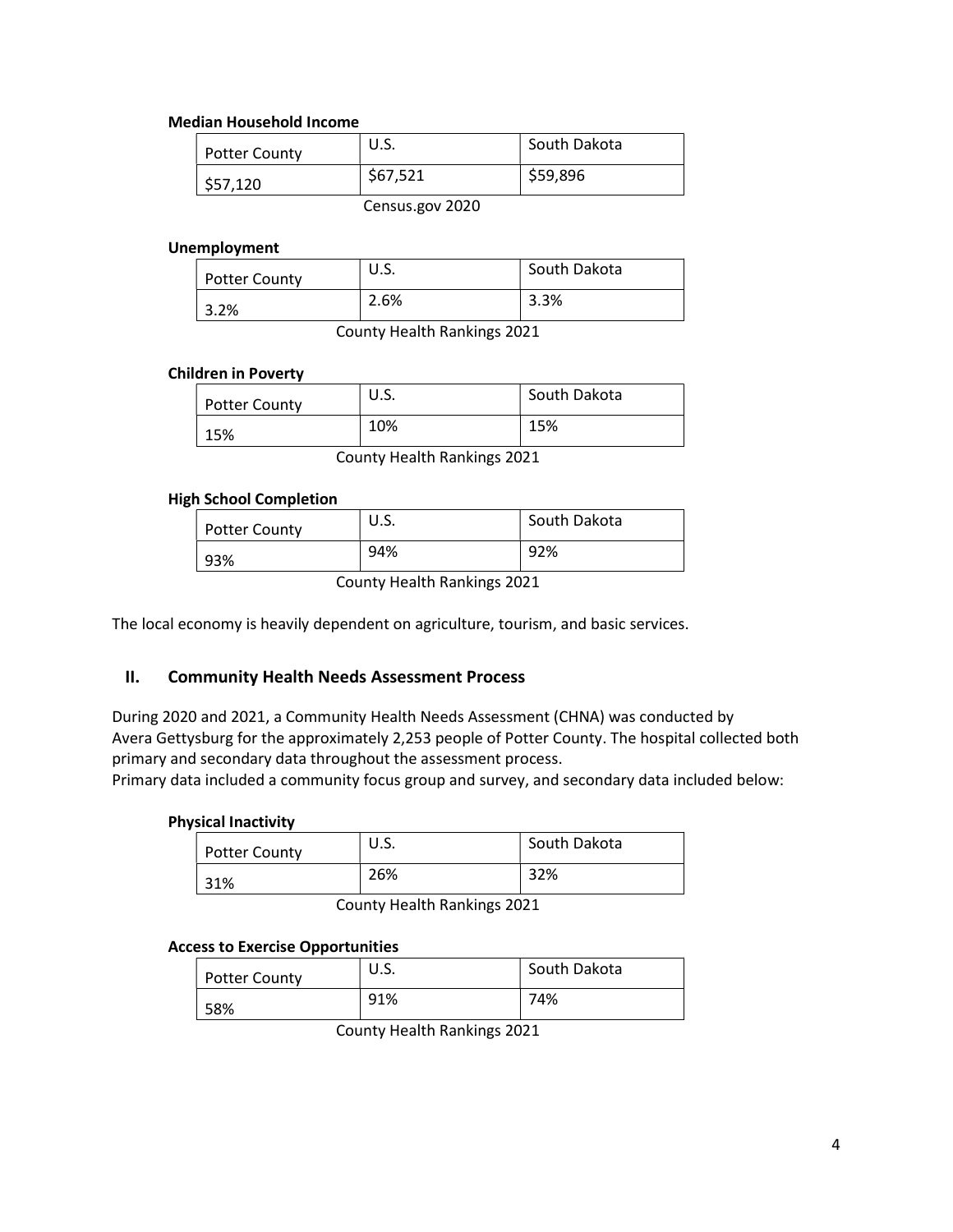#### Aging Population

621 or nearly 28% of the county's population is 65 years of age or older. There is one long term care facility and independent living facility in the county. There is not a transitional housing option like an assisted living center where older individuals who need assistance with some activities of daily living (ADL's) can go. The current independent living houses only six, one-bedroom apartments, and the longterm care center, although certified for 53 beds, can only staff 35 available beds. Capacity is limited in both facilities for the aging in the community. Community services that add an extra layer of support for older individuals still living at home are limited.

#### Mental Health

Mental health services are limited in Potter County. Outside of our one licensed counselor who resides in Gettysburg, individuals must travel outside the county to receive in-person consultation with a mental health provider. We have seen an increase in the number of patients who present to the emergency department who are needing a behavioral health assessment.

|                   | <b>Behavioral Health Encounters to</b> |  |
|-------------------|----------------------------------------|--|
|                   | <b>Total eEmergency Encounters</b>     |  |
| 2019              | 2 of 85                                |  |
| 2020              | 3 of 82                                |  |
| 2021              | 15 of 81; 18.5%                        |  |
| 2022 as of 4.6.22 | 5 of 20; 25%                           |  |

#### Mental Health Providers

| <b>Potter County</b> | U.S.  | South Dakota |
|----------------------|-------|--------------|
| 2,150:1              | 270:1 | 530:1        |

County Health Rankings 2021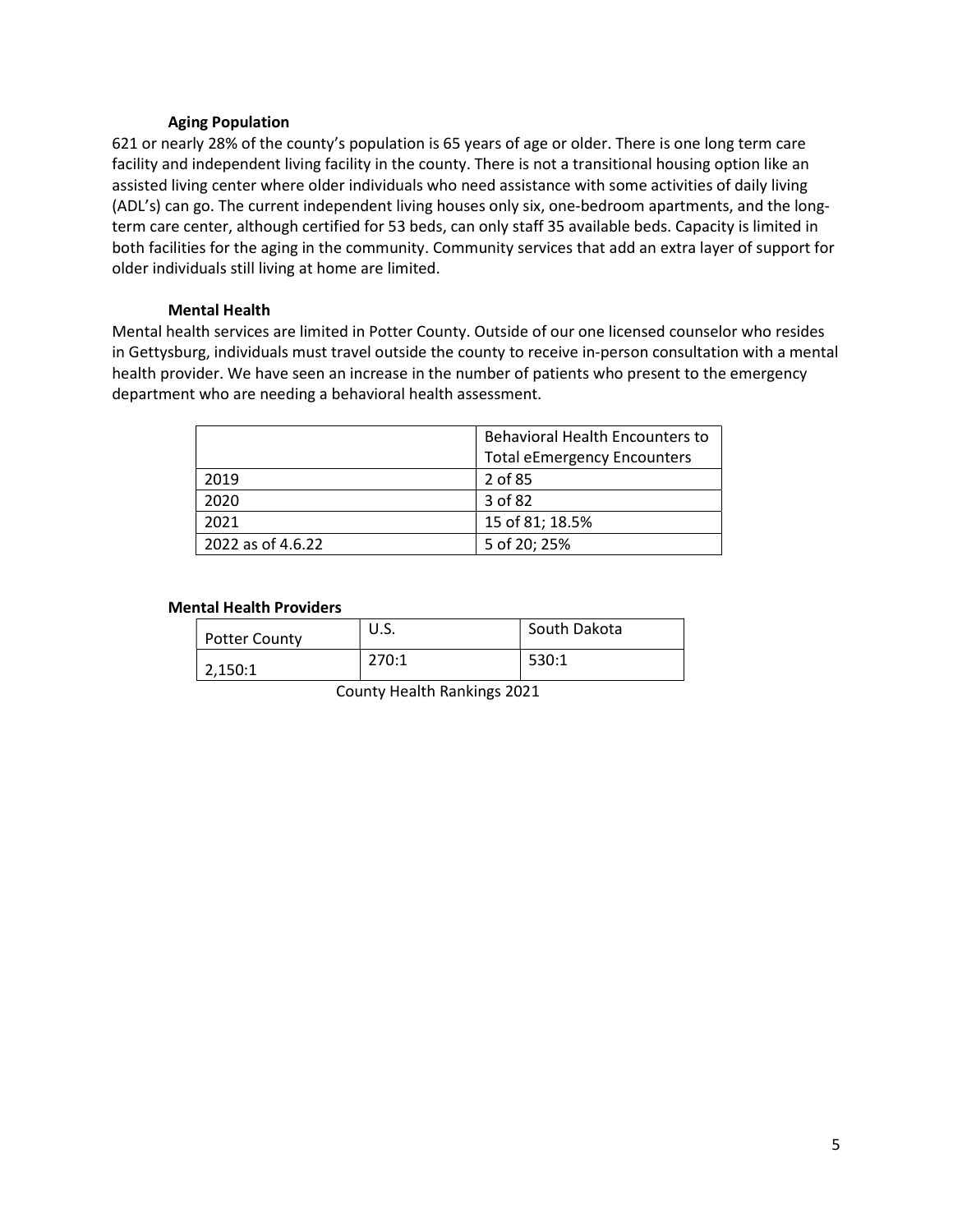

## Health Professional Shortage Areas: Mental Health, by County, 2022 - South Dakota Nonmetropolitan

## III. Community Input

Avera Gettysburg conducted a focus group in November 2021 to gain input on the current and future community health needs. The group included community leaders from ministerial communities, health care, emergency medical services (EMS) and local law enforcement, governance members-representing a voice of the poor and various business members of the community. Vilas Pharmacy, Whitlock Bay Economic Development Corp., Gettysburg Ambulance Service, Gettysburg Police Department, Gettysburg City Council, CHS River Plains, Great Western Bank, Gettysburg-In-Action (GIA) and several members from the fundraising committee, which includes business representation from the main local restaurant (Mini Mall), Logan Electric and homeowners who rent homes to those in the community, all had representation during the focus group. Individuals from the community who represent broad interests of the community served including medically underserved, low-income or minority populations were in attendance. In defining community, Avera Gettysburg has taken in to consideration all members of our larger service area regardless of socio-economic status. Avera Gettysburg is committed to all who need care regardless of their ability to pay. Attempts were made to get input from the Edmunds County Public Health Services, WIC office, as Potter County no longer has a county health nurse, but we did not hear back. Input was supplemented here with our employed registered nurses who regularly work with a broad segment of the community.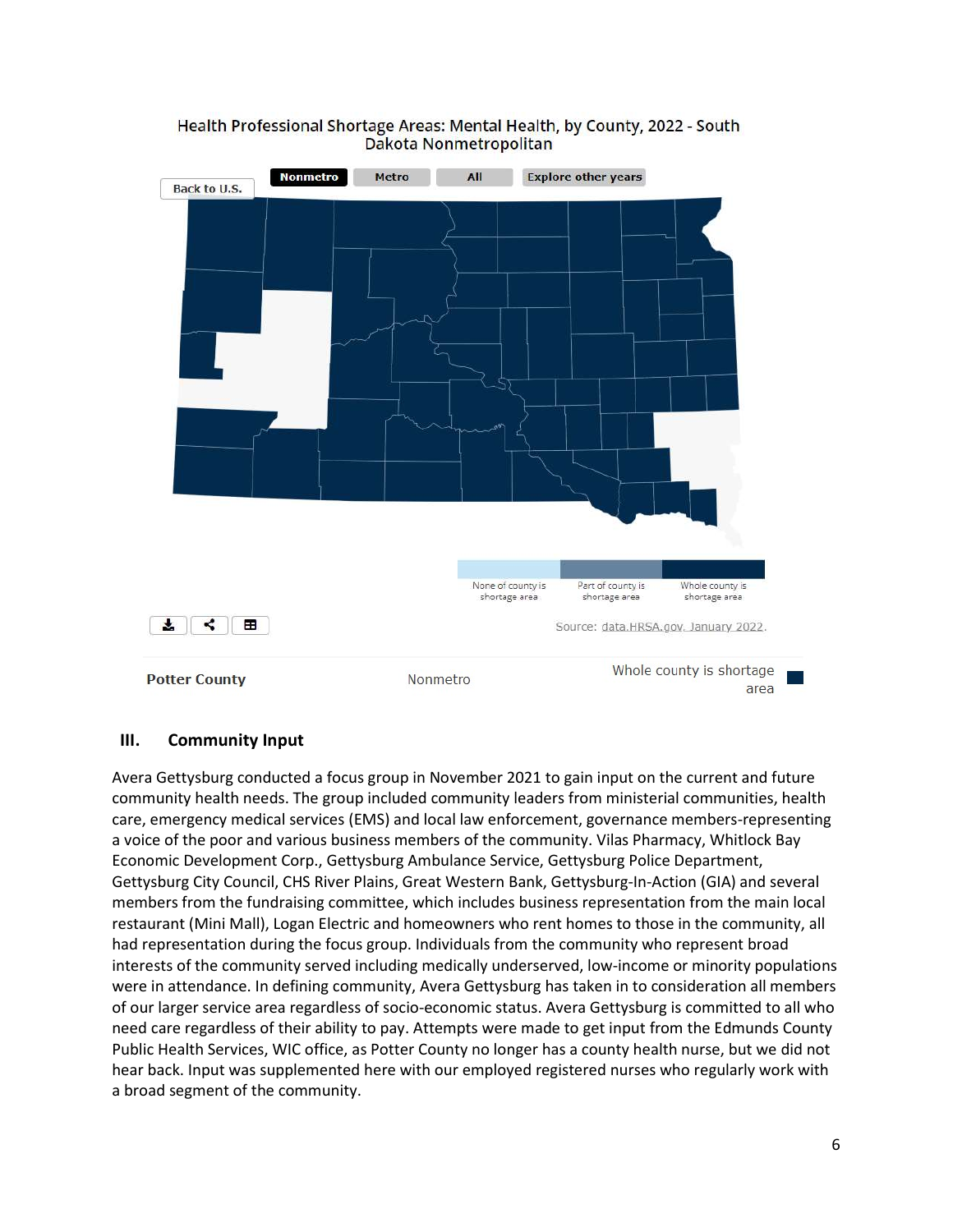Following the focus group, an electronic survey was sent to members of the groups listed above, as well as school officials, other community business leaders, and employees of the healthcare campus. The key focus areas were identified from themes written and discussed during the focus group and from written survey responses. Many themes identified were still pertinent from the CHNA last completed in 2019. Those living in Potter County are engaged members of this community, and live here for a reason. We want to see small communities throughout South Dakota stay relevant, in order to continue to attract talent back. The healthcare facility is the largest employer in town. There was an overwhelming sense of gratitude from those who attended the focus group, with the completion of the new healthcare facility, commenting on the sustainability this has brought to keeping people local, including care needs. Much of the discussion was focused on the healthcare campus, and the desire to now start tackling the many needs that the aging long term care and independent facilities have, but a large focus of conversations was also had outside the healthcare campus, within the city, and an overall desire for all to seek healthier, more active lives, especially during the long winter months. We discussed the heavy need to repair the aged city pool. Fundraising efforts and planning committees were created from the focus group, on how we can start working on a community recreation center.

An overwhelming amount of responses on the survey were focused around our aging population in the county and the limited services that are available to them. There were several factors mentioned that contribute to their health declining, such as no indoor facility for them to exercise in the winter months, meal service to homes, limited home health services, cost of long term care, lack of assisted living center, socialization opportunities, and safe and affordable transportation options.

There had been no written comments received on the 2019 CHNA posted on the Avera Gettysburg website and widely available in hard copies.

# IV. Prioritized Significant Community Health Needs

The prioritization process was done by the hospital administration and other healthcare professionals, along with community members serving on the new healthcare facility's fundraising committee, all of whom are highly engaged with the community and general community health needs. The process took into consideration the size of the problem (i.e. how many people does it impact), urgency of the health need, the potential impact for the community, the feasibility of being able to address the concern and the value it would bring to the community.

Based on the results of this assessment, Avera Gettysburg will work to address the following identified significant community health needs:

- Increase community wellness, specifically through a new recreation center
- Care for the elderly and aging population
- Secure more mental health services

Other topics that came forward through the assessment processes but were not found evident or impactful enough to focus on:

- COVID-19 concerns including noncompliance by community and vaccination and booster rates
- Housing options that are available for new people moving to the community, safe and affordable, and assistive to the aging population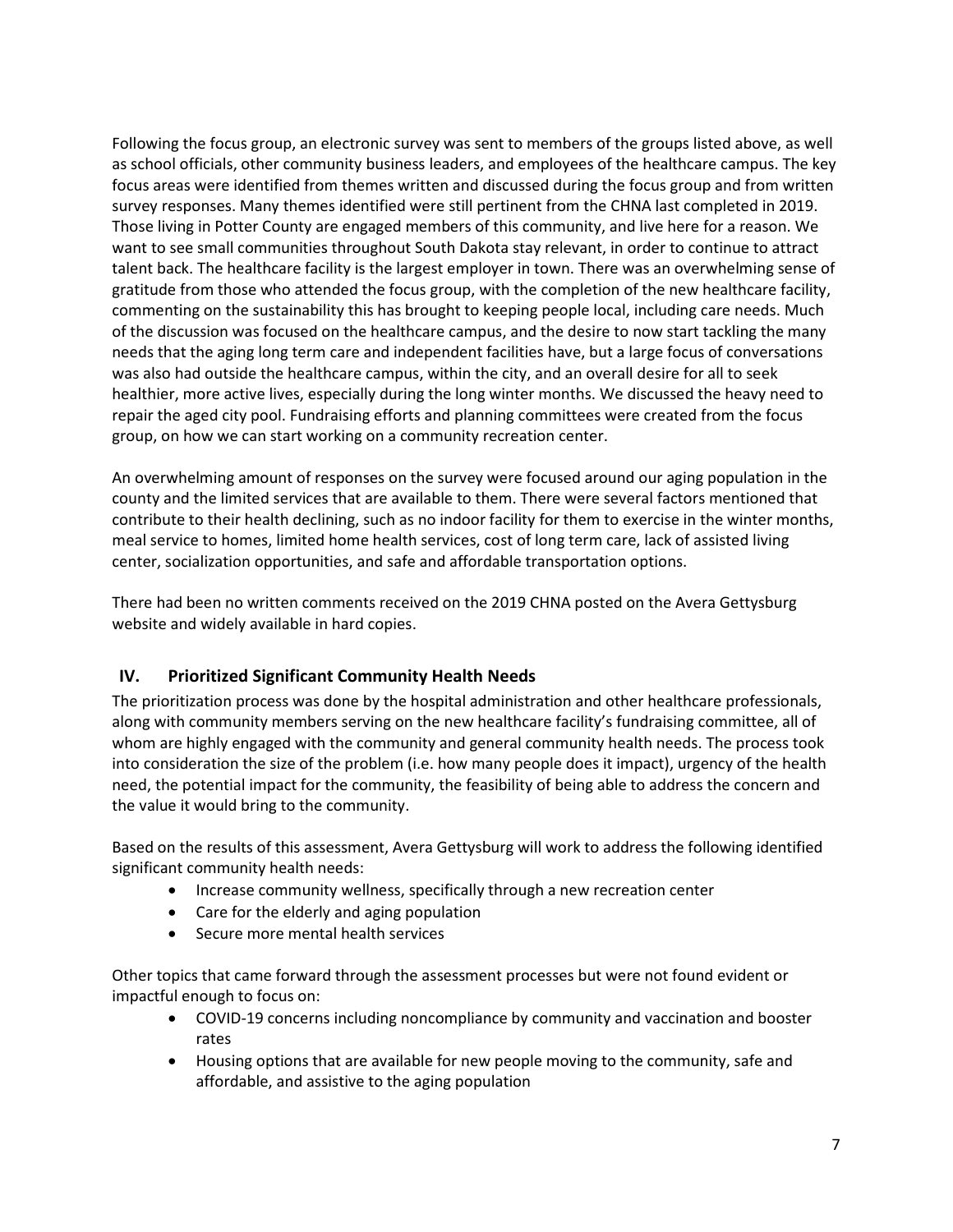- Workforce concerns in how we will continue to keep the healthcare campus, local EMS service, and home health and hospice services adequately staffed, including recruitment of a doctor of medicine (MD) and registered nurses to the community
- Healthy eating options including access to fresh produce at the local grocery store, more restaurants with healthy food options, nutrition classes, and healthy snack options for staff on the healthcare campus

# V. Potentially Available Resources

The community members of Potter County are extremely involved and come together to get the job done, whatever the need is. Engagement is a vital resource that will be needed as we work together over the next three years to make an impact on the three focus areas identified. Business leaders in the county are willing and able to contribute their time, resources and product where necessary.

- To address the significant need for increasing community wellness, The City of Gettysburg is committed to improving the outdoor pool and either remodeling or fixing it, or contributing the funds that would be used to do this, to put toward a new recreation center for community use. GIA is a group of young, motivated, community members who seek projects to make the community better. They will continue to be utilized and partnered with to seek improvements for more exercise and involvement opportunities for all ages in the county.
- To address the significant needs for the aging population, there is opportunity to partner with a local family who owns several properties and community businesses, and is a large donor of the new healthcare facility, who wants to see improvements to the county, including safe and affordable housing options for the aging and elderly. This could include the support of capital to improve our long term care and independent living facilities. There is also opportunity to partner with the local senior center to better provide engaging activities for our aging population in the community.
- To address the significant need for more mental health care services, we will work to continue to better partner with are our e-services, including the use of eBehavioral Health, eEmergency, and access to psychiatrists through telemedicine consults. Relationships with surrounding area mental health providers could also work to be improved upon.

## VI. Evaluation of Impact

Identified in the 2019 CHNA were three main goals – to build and open a new healthcare facility with expanded services, specifically mammography services, increase organized wellness programs including walking and biking trails, and to strengthen home care and hospice options. Updates on all three are seen below:

a. The opening of the new healthcare facility is of great achievement for our county. The expansion of new services will continue to be explored. Even through the COVID-19 pandemic, two new services were brought to the healthcare center, as mentioned previously, pain management and podiatry outreach, each one day per month.

Orthopedic and wound care services are still being explored, among others.

Included in the new healthcare center build, is the addition of a dedicated parking pad and proper electrical connection for the Avera mobile mammography truck, just off the clinic,